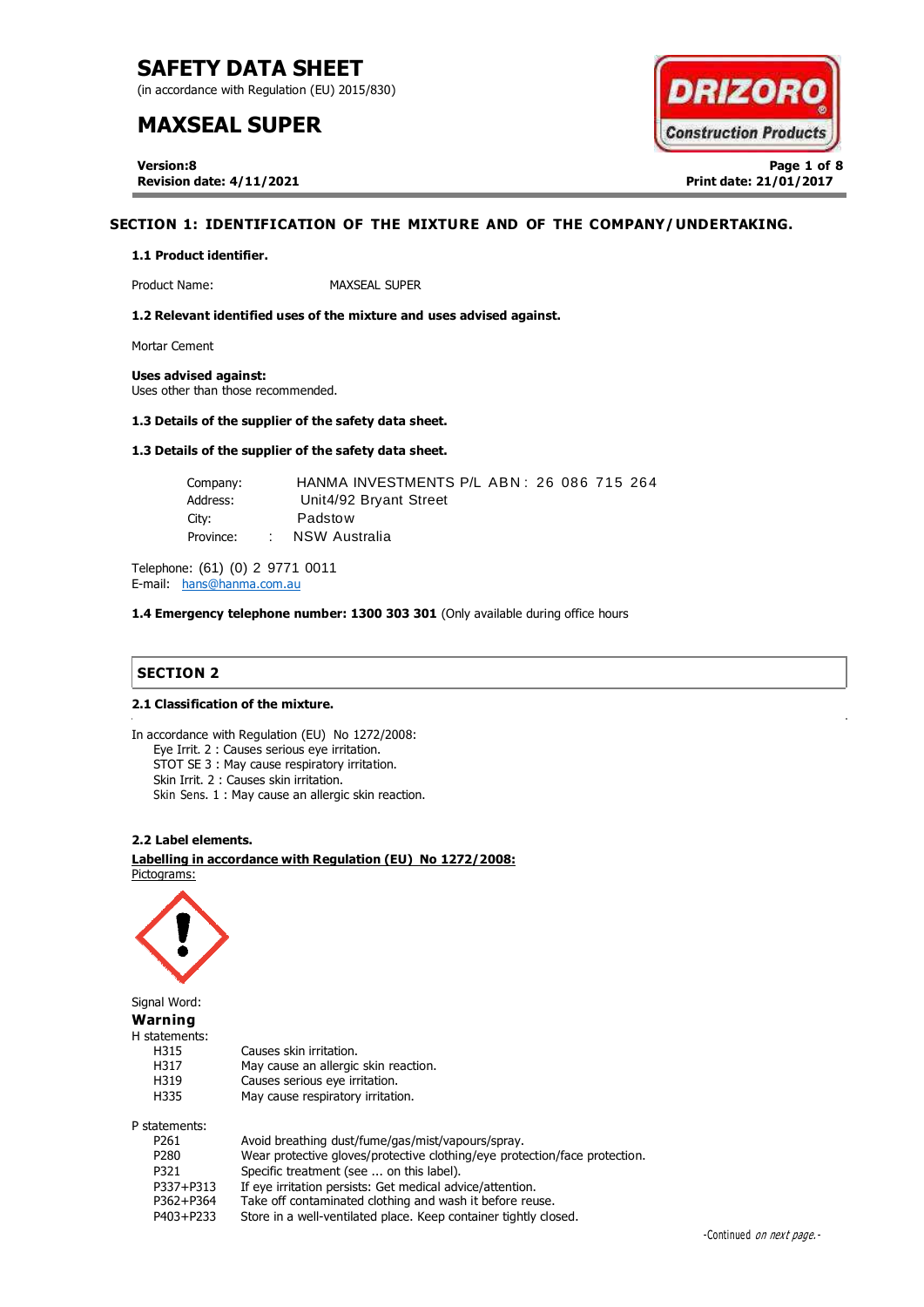(in accordance with Regulation (EU) 2015/830)

# **MAXSEAL SUPER**

**DRIZOR Construction Products** 

**Version: 8 Page 2 of 8 Revision date: 4/11/2021 Print date: 21/01/2017**

P501 Dispose of contents/container to ...

### Contains:

Cement, portland, chemicals

### **2.3 Other hazards.**

In normal use conditions and in its original form, the product itself does not involve any other risk for health and the environment.

# **SECTION 3: COMPOSITION/INFORMATION ON INGREDIENTS.**

#### **3.1 Substances.**

Not Applicable.

#### **3.2 Mixtures.**

Substances posing a danger to health or the environment in accordance with the Regulation (EC) No. 1272/2008, assigned a Community exposure limit in the workplace, and classified as PBT/vPvB or included in the Candidate List:

|                                        |                             |             | (*)Classification - Regulation (EC)<br>No 1272/2008                                                   |                                    |
|----------------------------------------|-----------------------------|-------------|-------------------------------------------------------------------------------------------------------|------------------------------------|
| <b>Identifiers</b>                     | <b>Name</b>                 | Concentrate | <b>Classification</b>                                                                                 | specific<br>concentration<br>limit |
| CAS No: 65997-15-1<br>EC No: 266-043-4 | Cement, portland, chemicals | $20 - 50 %$ | Eye Irrit. 2,<br><b>H319 - STOT</b><br>SE 3, H335 -<br>Skin Irrit. 2,<br>H315 - Skin<br>Sens. 1, H317 |                                    |

 $\overline{(*)}$  The complete text of the H phrases is given in section 16 of this Safety Data Sheet.

# **SECTION 4: FIRST AID MEASURES.**

IRRITANT PREPARATION. Its repeated or prolonged contact with the skin or mucous membranes can cause irritant symptoms such as reddening of the skin, blisters, or dermatitis. Some of the symptoms may not be immediate. They can cause allergic reactions on the skin.

### **4.1 Description of first aid measures.**

In case of doubt or when symptoms of feeling unwell persist, get medical attention. Never administer anything orally to persons who are unconscious.

### **Inhalation.**

Take the victim into open air; keep them warm and calm. If breathing is irregular or stops, perform artificial respiration. Do not administer anything orally. If unconscious, place them in a suitable position and seek medical assistance.

### **Eye contact**.

If wearing contact lenses, remove them. Wash eyes with plenty of clean and cool water for at least 10 minutes while pulling eyelids up, and seek medical assistance.

### **Skin contact.**

Remove contaminated clothing. Wash skin vigorously with water and soap or a suitable skin cleaner. **NEVER** use solvents or thinners.

### **Ingestion.**

If accidentally ingested, seek immediate medical attention. Keep calm. **NEVER** induce vomiting.

### **4.2 Most important symptoms and effects, both acute and delayed.**

Irritant Product, repeated or prolonged contact with skin or mucous membranes can cause redness, blisters or dermatitis, inhalation of spray mist or particles in suspension may cause irritation of the respiratory tract, some symptoms may not be immediate. Can cause allergic reactions.

### **4.3 Indication of any immediate medical attention and special treatment needed.**

In case of doubt or when symptoms of feeling unwell persist, get medical attention. Never administer anything orally to persons who are unconscious.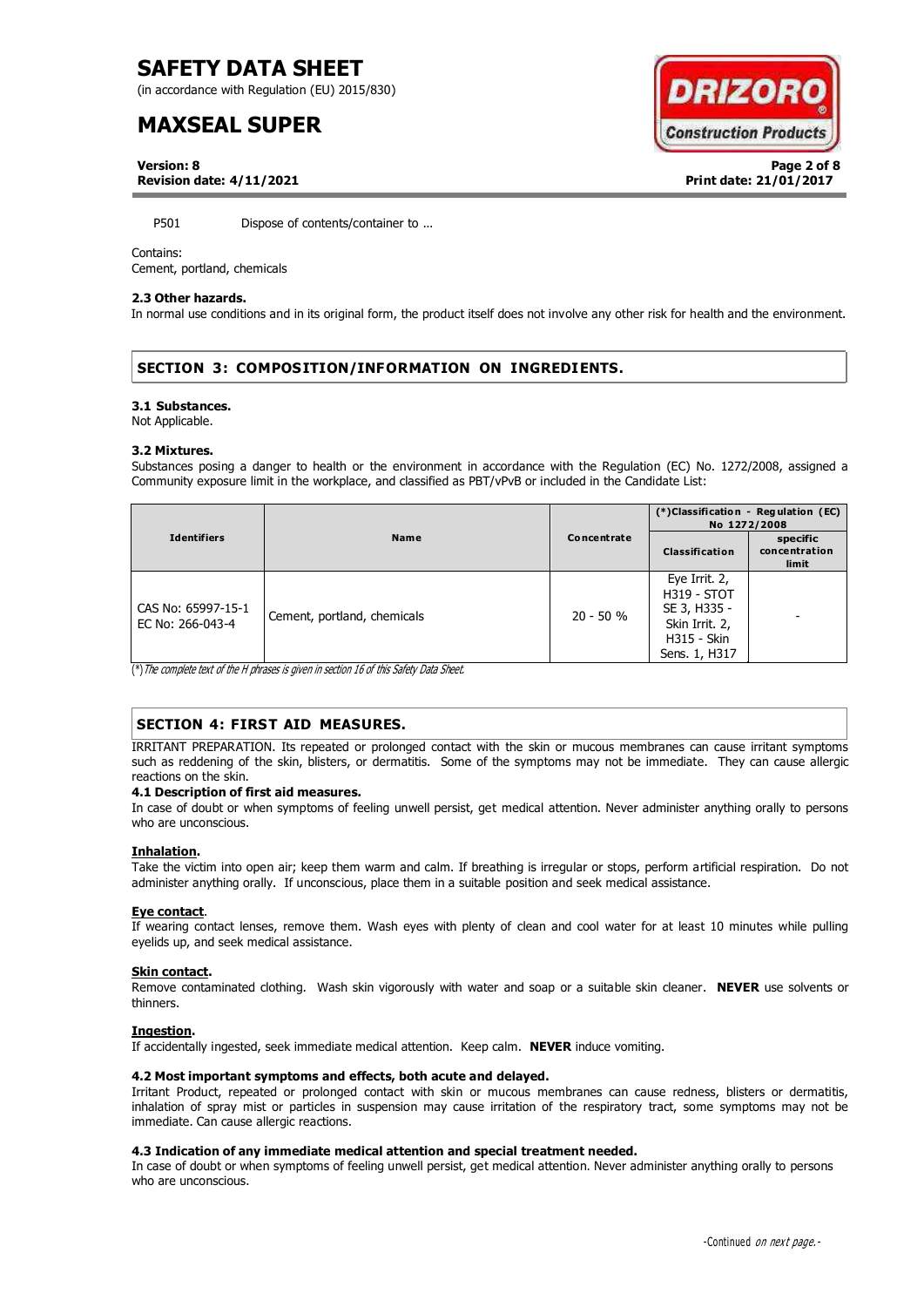(in accordance with Regulation (EU) 2015/830)

# **MAXSEAL SUPER**

**Version:8 Page 3 of 8 Revision date: 4/11/2021 Print date: 21/01/2017**



# **SECTION 5: FIREFIGHTING MEASURES.**

The product does not present any particular risk in case of fire.

### **5.1 Extinguishing media.**

### **Recommended extinguishing methods.**

Extinguisher powder or CO2. In case of more serious fires, also alcohol-resistant foam and water spray. Do not use a direct stream of water to extinguish.

#### **5.2 Special hazards arising from the mixture. Special risks.**

Fire can cause thick, black smoke. As a result of thermal decomposition, dangerous products can form: carbon monoxide, carbon dioxide. Exposure to combustion or decomposition products can be harmful to your health.

### **5.3 Advice for firefighters.**

Use water to cool tanks, cisterns, or containers close to the heat source or fire. Take wind direction into account. Prevent the products used to fight the fire from going into drains, sewers, or waterways.

### **Fire protection equipment.**

According to the size of the fire, it may be necessary to use protective suits against the heat, individual breathing equipment, gloves, protective goggles or facemasks, and gloves.

# **SECTION 6: ACCIDENTAL RELEASE MEASURES.**

# **6.1 Personal precautions, protective equipment and emergency procedures.**

For exposure control and individual protection measures, see section 8.

### **6.2 Environmental precautions.**

Prevent the contamination of drains, surface or subterranean waters, and the ground.

# **6.3 Methods and material for containment and cleaning up.**

The contaminated area should be immediately cleaned with an appropriate de-contaminator. Pour the decontaminator on the remains in an opened container and let it act various days until no further reaction is produced.

### **6.4 Reference to other sections.**

For exposure control and individual protection measures, see section 8.

For later elimination of waste, follow the recommendations under section 13.

# **SECTION 7: HANDLING AND STORAGE.**

# **7.1 Precautions for safe handling.**

For personal protection, see section 8. Never use pressure to empty the containers. They are not pressure-resistant containers. In the application area, smoking, eating, and drinking must be prohibited.

Follow legislation on occupational health and safety.

Keep the product in containers made of a material identical to the original.

# **7.2 Conditions for safe storage, including any incompatibilities.**

Store according to local legislation. Observe indications on the label. Store the containers between 5 and 35º C, in a dry and well-ventilated place, far from sources of heat and direct solar light. Keep far away from ignition points. Keep away from oxidising agents and from highly acidic or alkaline materials. Do not smoke. Prevent the entry of non-authorised persons. Once the containers are open, they must be carefully closed and placed vertically to prevent spills.

The product is not affected by Directive 2012/18/EU (SEVESO III).

**7.3 Specific end use(s).**

Not available.

# **SECTION 8: EXPOSURE CONTROLS/PERSONAL PROTECTION.**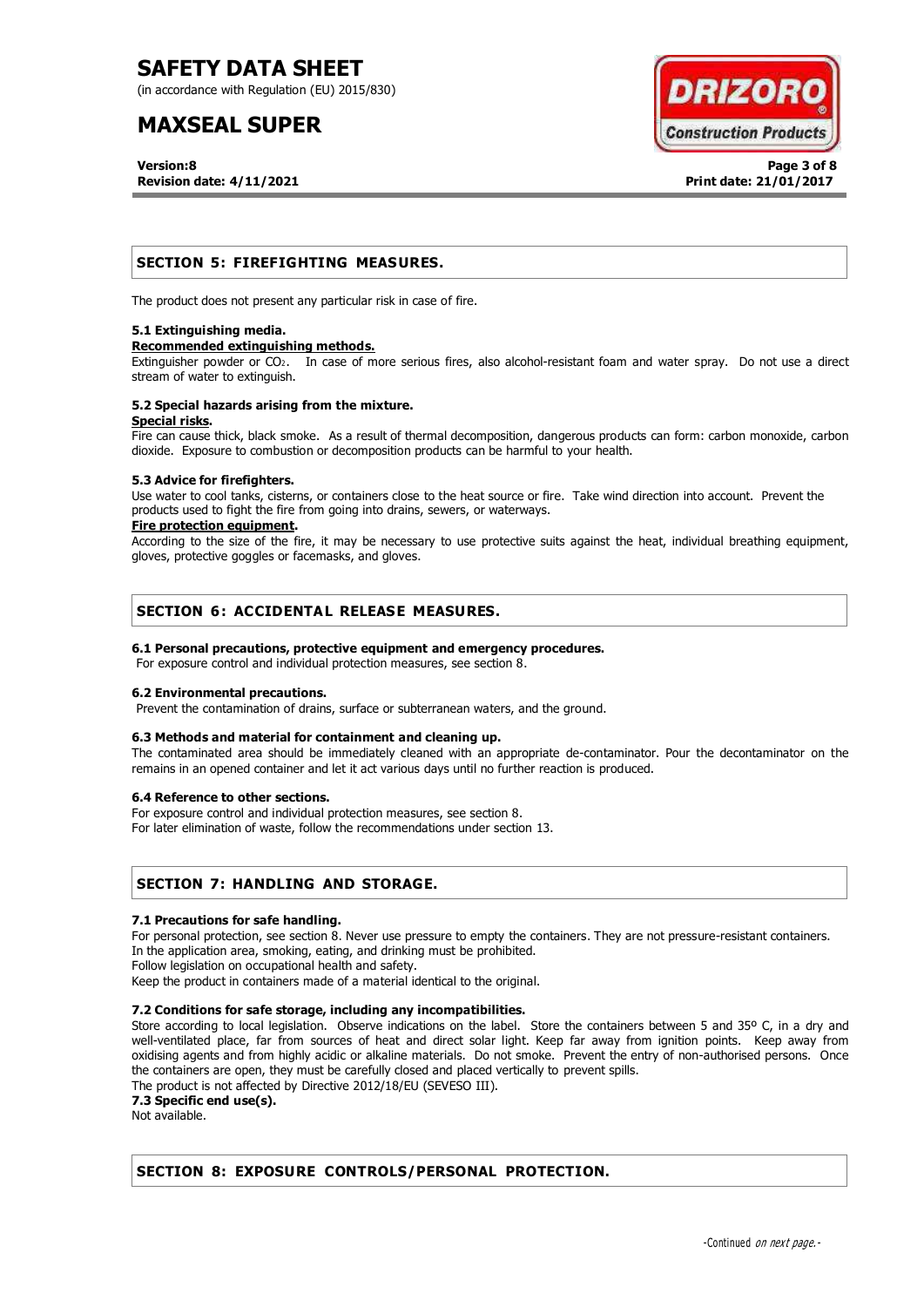(in accordance with Regulation (EU) 2015/830)

# **MAXSEAL SUPER**

**Version:8 Page 4 of 8 Revision date: 4/11/2021 Print date: 21/01/2017**



# **8.1 Control parameters.**

The product does NOT contain substances with Professional Exposure Environmental Limit Values.The product does NOT contain substances with Biological Limit Values.

# **8.2 Exposure controls.**

# **Measures of a technical nature:**

Provide adequate ventilation, which can be achieved by using good local exhaust-ventilation and a good general exhaust system.

| Concentration:                     | <b>100 %</b>                                                                                                                                                                                                                                                                                                        |  |  |  |  |  |
|------------------------------------|---------------------------------------------------------------------------------------------------------------------------------------------------------------------------------------------------------------------------------------------------------------------------------------------------------------------|--|--|--|--|--|
| Uses:                              | <b>Mortar Cement</b>                                                                                                                                                                                                                                                                                                |  |  |  |  |  |
| <b>Breathing protection:</b>       |                                                                                                                                                                                                                                                                                                                     |  |  |  |  |  |
| PPE:                               | Filter mask for protection against gases and particles.                                                                                                                                                                                                                                                             |  |  |  |  |  |
| Characteristics:                   | «CE» marking, category III. The mask must have a wide field of vision and an<br>anatomically designed form in order to be sealed and watertight.                                                                                                                                                                    |  |  |  |  |  |
| CEN standards:                     | EN 136, EN 140, EN 405                                                                                                                                                                                                                                                                                              |  |  |  |  |  |
| Maintenance:                       | Should not be stored in places exposed to high temperatures and damp environments before use. Special<br>attention should be paid to the state of the inhalation and exhalation valves in the face adaptor.<br>Read carefully the manufacturer's instructions regarding the equipment's use and maintenance. Attach |  |  |  |  |  |
| Observations:                      | the necessary filters to the equipment according to the specific nature of the risk (Particles and aerosols:<br>P1-P2-P3, Gases and vapours: A-B-E-K-AX), changing them as advised by the manufacturer.                                                                                                             |  |  |  |  |  |
| Filter Type needed:                | A2                                                                                                                                                                                                                                                                                                                  |  |  |  |  |  |
| <b>Hand protection:</b>            |                                                                                                                                                                                                                                                                                                                     |  |  |  |  |  |
| PPE:<br>Characteristics:           | Protective gloves against chemicals.<br>«CE» marking, category III.                                                                                                                                                                                                                                                 |  |  |  |  |  |
| CEN standards:                     | EN 374-1, En 374-2, EN 374-3, EN 420                                                                                                                                                                                                                                                                                |  |  |  |  |  |
| Maintenance:                       | Keep in a dry place, away from any sources of heat, and avoid exposure to sunlight as much as possible.<br>Do not make any changes to the gloves that may alter their resistance, or apply paints, solvents or<br>adhesives.                                                                                        |  |  |  |  |  |
| Observations:                      | Gloves should be of the appropriate size and fit the user's hand well, not being too loose or too tight.<br>Always use with clean, dry hands.                                                                                                                                                                       |  |  |  |  |  |
| Material:                          | Breakthrough time<br>Material thickness<br>PVC (polyvinyl chloride)<br>>480<br>0,35<br>(min.):<br>$(mm)$ :                                                                                                                                                                                                          |  |  |  |  |  |
| <b>Eye protection:</b>             |                                                                                                                                                                                                                                                                                                                     |  |  |  |  |  |
| PPE:                               | Face shield.                                                                                                                                                                                                                                                                                                        |  |  |  |  |  |
| Characteristics:<br>CEN standards: | «CE» marking, category II. Face and eye protector against splashing liquid.                                                                                                                                                                                                                                         |  |  |  |  |  |
|                                    | EN 165, EN 166, EN 167, EN 168                                                                                                                                                                                                                                                                                      |  |  |  |  |  |
| Maintenance:                       | Visibility through lenses should be ideal. Therefore, these parts should be cleaned daily. Protectors should<br>be disinfected periodically following the manufacturer's instructions. Make sure that mobile parts move<br>smoothly.                                                                                |  |  |  |  |  |
| Observations:                      | Face shields should offer a field of vision with a dimension in the central line of, at least, 150 mm<br>vertically once attached to the frame.                                                                                                                                                                     |  |  |  |  |  |
| <b>Skin protection:</b>            |                                                                                                                                                                                                                                                                                                                     |  |  |  |  |  |
| PPE:                               | Anti-static protective clothing.                                                                                                                                                                                                                                                                                    |  |  |  |  |  |
| Characteristics:                   | «CE» marking, category II. Protective clothing should not be too tight or loose in<br>order not to obstruct the user's movements.                                                                                                                                                                                   |  |  |  |  |  |
| CEN standards:                     | EN 340, EN 1149-1, EN 1149-2, EN 1149-3, EN 1149-5                                                                                                                                                                                                                                                                  |  |  |  |  |  |
| Maintenance:                       | In order to guarantee uniform protection, follow the washing and maintenance instructions provided by<br>the manufacturer.                                                                                                                                                                                          |  |  |  |  |  |
| Observations:                      | The protective clothing should offer a level of comfort in line with the level of protection provided in<br>terms of the hazard against which it protects, bearing in mind environmental conditions, the user's level<br>of activity and the expected time of use.                                                  |  |  |  |  |  |
| PPE:<br>Characteristics:           | Anti-static safety footwear.<br>«CE» marking, category II.                                                                                                                                                                                                                                                          |  |  |  |  |  |
| CEN standards:                     | EN ISO 13287, EN ISO 20344, EN ISO 20346                                                                                                                                                                                                                                                                            |  |  |  |  |  |
| Maintenance:                       | The footwear should be checked regularly                                                                                                                                                                                                                                                                            |  |  |  |  |  |
| Observations:                      | The level of comfort during use and acceptability are factors that are assessed very differently depending<br>on the user. Therefore, it is advisable to try on different footwear models and, if possible, different<br>widths.                                                                                    |  |  |  |  |  |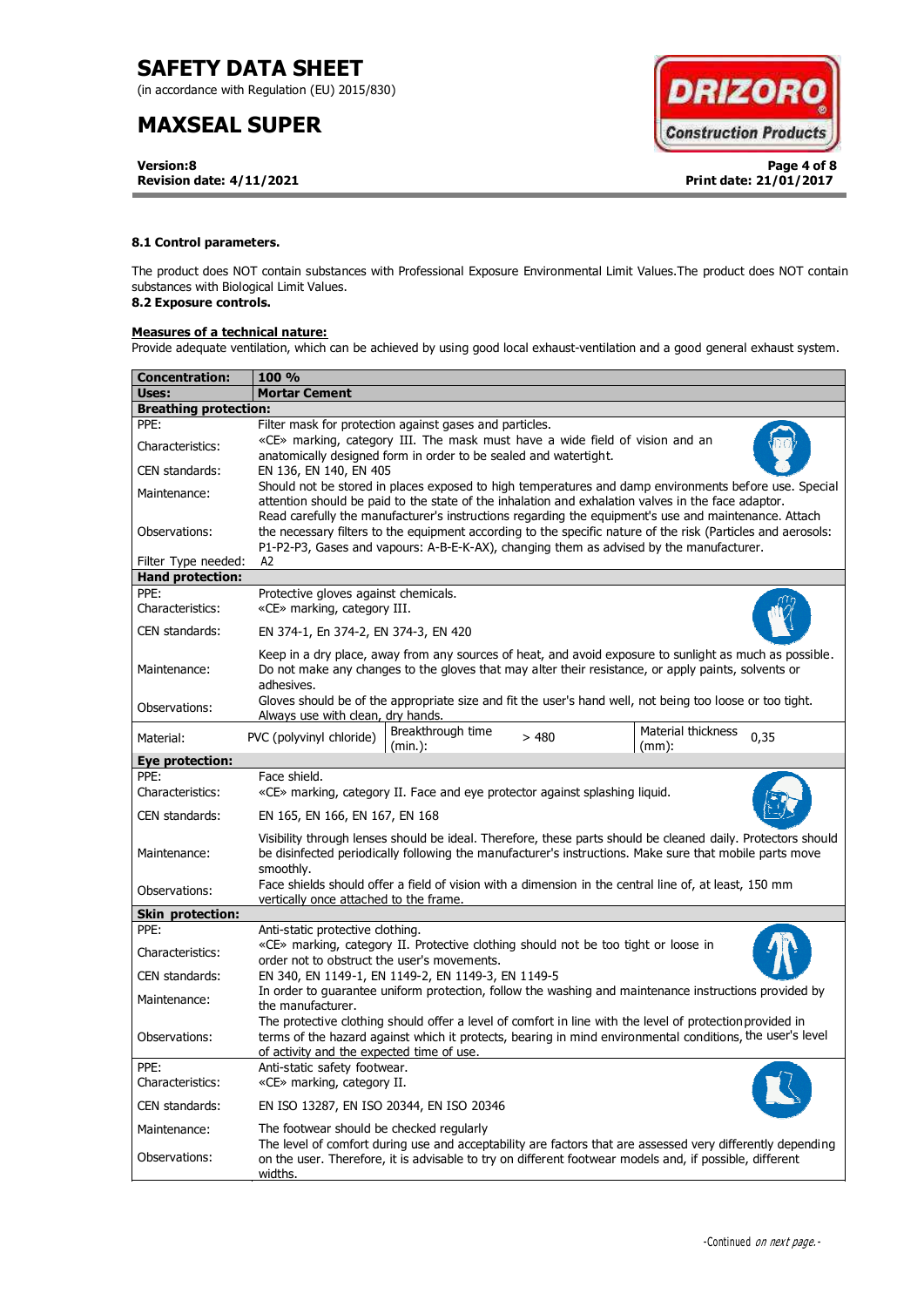(in accordance with Regulation (EU) 2015/830)

# **MAXSEAL SUPER**

**Version: 8 Page 5 of 8 Revision date: 4/11/2021 Print date: 21/01/2017**



# **SECTION 9: PHYSICAL AND CHEMICAL PROPERTIES.**

# **9.1 Information on basic physical and chemical properties.**

Appearance:Odourless powder with characteristic colour Colour: N.A./N.A. Odour:N.A./N.A. Odour threshold:N.A./N.A. pH:11 -13.5 Melting point: > 1000 °C °C Boiling Point: N.A./N.A. Flash point: N.A./N.A. Evaporation rate: N.A./N.A. Inflammability (solid, gas): N.A./N.A. Lower Explosive Limit: N.A./N.A. Upper Explosive Limit: N.A./N.A. Vapour pressure: N.A./N.A. Vapour density:N.A./N.A. Relative density:1.30 g/cm<sup>3</sup> Solubility:N.A./N.A. Liposolubility: N.A./N.A. Hydrosolubility: En contacto con agua precipita Partition coefficient (n-octanol/water): N.A./N.A. Auto-ignition temperature: N.A./N.A. Decomposition temperature: N.A./N.A. Viscosity: N.A./N.A. Explosive properties: N.A./N.A. Oxidizing properties: N.A./N.A. N.A./N.A.= Not Available/Not Applicable due to the nature of the product

### **9.2 Other information.**

Pour point: N.A./N.A. Blink: N.A./N.A. Kinematic viscosity: N.A./N.A. N.A./N.A.= Not Available/Not Applicable due to the nature of the product

# **SECTION 10: STABILITY AND REACTIVITY.**

#### **10.1 Reactivity.**

The product does not present hazards by their reactivity.

# **10.2 Chemical stability.**

Unstable in contact with: - Acids.

## **10.3 Possibility of hazardous reactions.**

Neutralization can occur on contact with acids.

### **10.4 Conditions to avoid.**

- Avoid contact with acids.

### **10.5 Incompatible materials.**

Avoid the following materials: - Acids.

### **10.6 Hazardous decomposition products.**

Depending on conditions of use, can be generated the following products:

- Corrosive vapors or gases.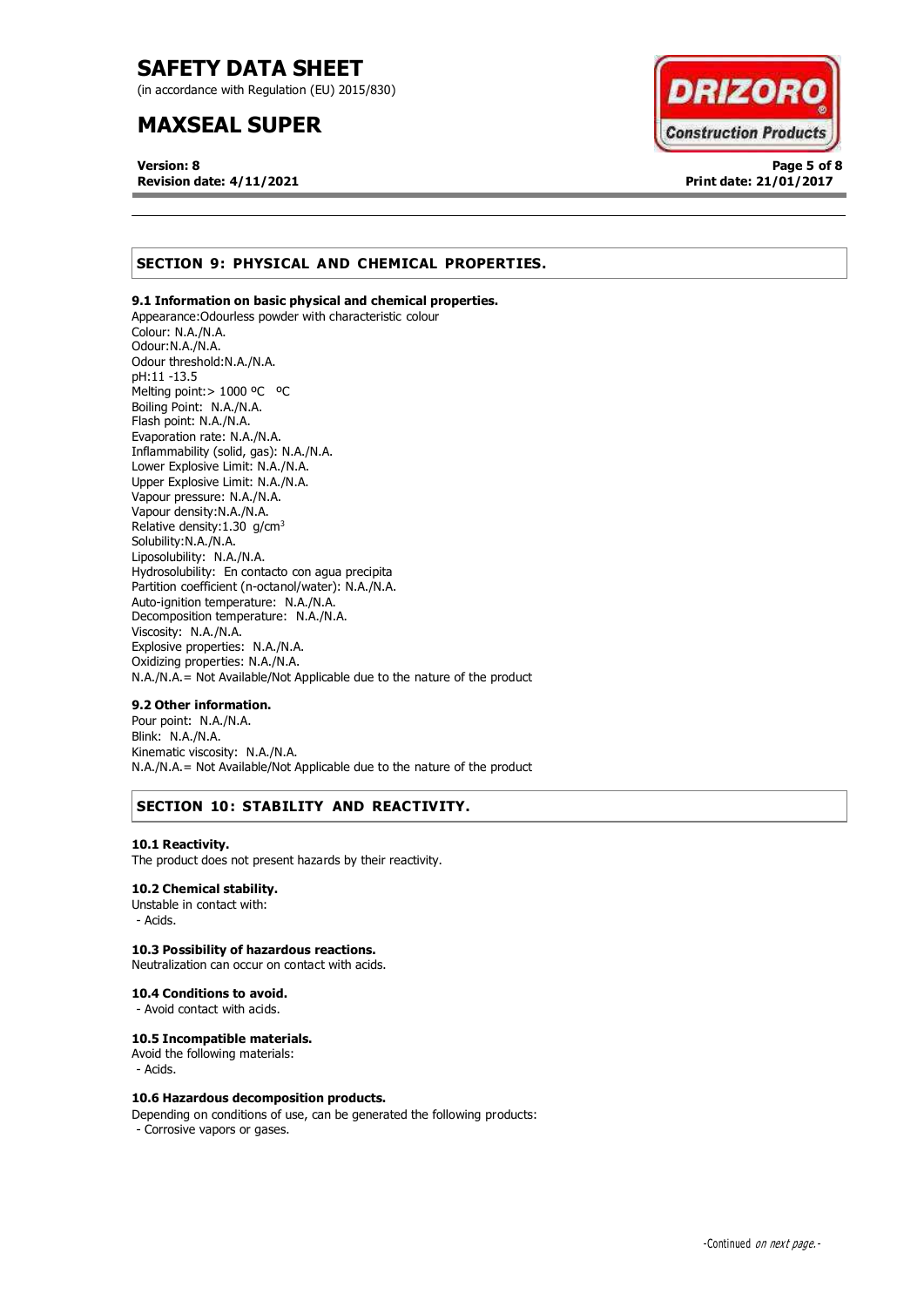(in accordance with Regulation (EU) 2015/830)

# **MAXSEAL SUPER**



**Version:8 Page 6 of 8 Revision date: 4/11/2021 Print date: 21/01/2017**

# **SECTION 11: TOXICOLOGICAL INFORMATION.**

IRRITANT PREPARATION. Splatters in the eyes can cause irritation.

IRRITANT PREPARATION. The inhalation of spray mist or suspended particulates can irritate the respiratory tract. It can also cause serious respiratory difficulties, central nervous system disorders, and in extreme cases, unconsciousness.

IRRITANT PREPARATION. Its repeated or prolonged contact with the skin or mucous membranes can cause irritant symptoms such as reddening of the skin, blisters, or dermatitis. Some of the symptoms may not be immediate. They can cause allergic reactions on the skin.

# **11.1 Information on toxicological effects.**

There are no tested data available on the product.

Repeated or prolonged contact with the product can cause the elimination of oil from the skin, giving rise to non-allergic contact dermatitis and absorption of the product through the skin.

Splatters in the eyes can cause irritation and reversible damage.

a) acute toxicity; Not conclusive data for classification.

b) skin corrosion/irritation; Product classified: Skin irritant, Category 2: Causes skin irritation.

c) serious eye damage/irritation; Product classified: Eye irritation, Category 2: Causes serious eye irritation.

d) respiratory or skin sensitisation; Product classified: Skin sensitiser, Category 1: May cause an allergic skin reaction.

e) germ cell mutagenicity; Not conclusive data for classification.

f) carcinogenicity; Not conclusive data for classification.

g) reproductive toxicity; Not conclusive data for classification.

h) STOT-single exposure; Product classified: Specific target organ toxicity following a single exposure, Category 3:

i) STOT-repeated exposure; Not conclusive data for classification.

j) aspiration hazard; Not conclusive data for classification.

# **SECTION 12: ECOLOGICAL INFORMATION.**

### **12.1 Toxicity.**

No information is available regarding the ecotoxicity of the substances present.

### **12.2 Persistence and degradability.**

No information is available about persistence and degradability of the product.

### **12.3 Bioaccumulative potencial.**

No information is available regarding the bioaccumulation of the substances present.

### **12.4 Mobility in soil.**

No information is available about the mobility in soil. The product must not be allowed to go into sewers or waterways. Prevent penetration into the ground.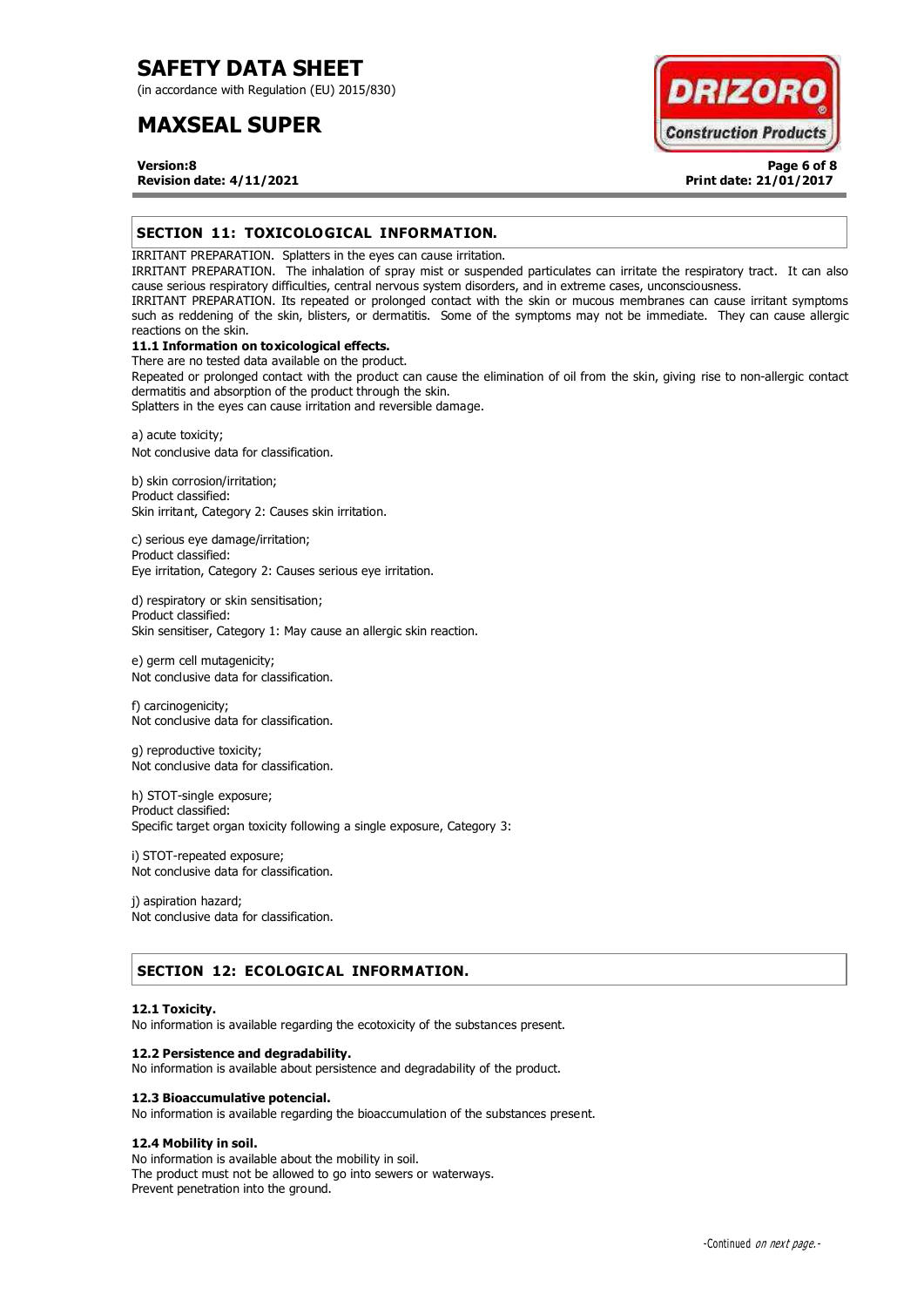(in accordance with Regulation (EU) 2015/830)

# **MAXSEAL SUPER**

**DRIZOR Construction Products** 

**Version: 8 Page 7 of 8** 

**Revision date: 4/11/2021 Print date: 21/01/2017**

# **12.5 Results of PBT and vPvB assessment.**

No information is available about the results of PBT and vPvB assessment of the product.

# **12.6 Other adverse effects.**

No information is available about other adverse effects for the environment.

# **SECTION 13 DISPOSAL CONSIDERATIONS.**

#### **13.1 Waste treatment methods.**

Do not dump into sewers or waterways. Waste and empty containers must be handled and eliminated according to current, local/national legislation.

Follow the provisions of Directive 2008/98/EC regarding waste management.

# **SECTION 14: TRANSPORT INFORMATION.**

Transportation is not dangerous. In case of road accident causing the product's spillage, proceed in accordance with point 6. **14.1 UN number.**

Transportation is not dangerous.

### **14.2 UN proper shipping name.**

Description: ADR: Transportation is not dangerous. IMDG: Transportation is not dangerous. ICAO: Transportation is not dangerous.

## **14.3 Transport hazard class(es).**

Transportation is not dangerous.

# **14.4 Packing group.**

Transportation is not dangerous.

# **14.5 Environmental hazards.**

Transportation is not dangerous.

# **14.6 Special precautions for user.**

Transportation is not dangerous.

### **14.7 Transport in bulk according to Annex II of MARPOL and the IBC Code.**

Transportation is not dangerous.

# **SECTION 15: REGULATORY INFORMATION.**

### **15.1 Safety, health and environmental regulations/legislation specific for the mixture.**

The product is not affected by the Regulation (EC) No 1005/2009 of the European Parliament and of the Council of 16 September 2009 on substances that deplete the ozone layer.

Volatile organic compound (VOC) VOC content (p/p): 0 % VOC content: 0 g/l

The product is not affected by Directive 2012/18/EU (SEVESO III).

The product is not affected by Regulation (EU) No 528/2012 concerning the making available on the market and use of biocidal products.

The product is not affected by the procedure established Regulation (EU) No 649/2012, concerning the export and import of dangerous chemicals.